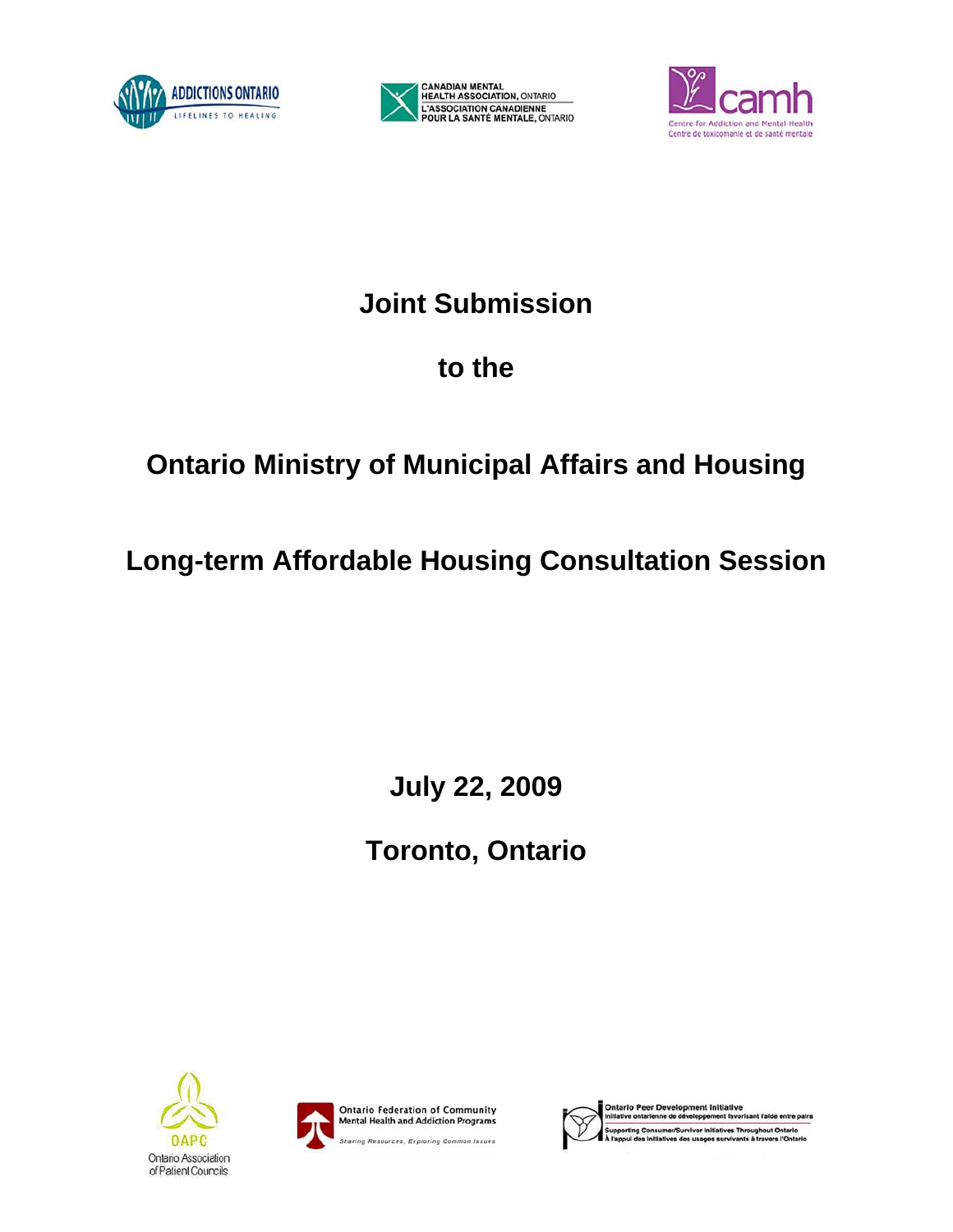Provincial organizations representing mental health and addictions consumers and service providers are committed to raising the profile of mental health and addiction problems in Ontario, and strengthening the supports for the clients, families and communities affected by these problems. This submission on a provincial affordable housing strategy is submitted collaboratively by the following organizations: Addictions Ontario, the Canadian Mental Health Association Ontario, the Centre for Addiction and Mental Health, the Ontario Association of Patient Councils, the Ontario Federation of Community Mental Health and Addiction Programs, and the Ontario Peer Development Initiative.

Housing is fundamental to health. Nobody knows this more than people who have lost stable housing because of circumstances relating to a mental health or addiction problem. Nobody appreciates housing more than those who have experienced homelessness. Every day, mental health

#### **Summary of Recommendations**

- 1. Many people with mental health and/or addictions require housing that is affordable, adequate and suitable in order to maintain their recovery.
- 2. Ontario needs to increase the supply of supportive housing units and provide additional dollars for repair of existing supportive housing.
- 3. People with mental illness and/or addictions should have a choice in where they live.
- 4. The Ministry of Health and Long‐Term Care should lead in the policy development, standards implementation, monitoring and development of housing for specialized populations.
- 5. Housing related strategies can contribute to the reduction of poverty among low income Ontarians and must be a key component of the provincial 10‐ year strategy on mental health and addictions and the Government's poverty reduction strategy.
- 6. An adequately funded system of housing options that align with a harm reduction approach needs to be developed for persons with serious substance use problems.

and addiction service providers witness the contribution that stable housing makes to the recovery of people with mental health and addiction problems. Unfortunately, we also witness the consequences of the failure to provide housing options for some of the province's most persistently disadvantaged people.

Our experience with housing – coupled with empirical evidence on the importance and efficacy of housing investments – leads us to make the following assertions:

## *1. Many people with mental health and/or addictions live independently and require housing in their community that is affordable, adequate and suitable in order to maintain their recovery.*

Affordable, adequate and suitable housing contributes to our physical and mental wellbeing. Maintaining safe and affordable housing can be difficult for people with mental illness and/or addictions. During periods of illness, individuals may be unable to work and/or experience a loss of income. Consequently, many live in substandard housing that is physically inadequate, crowded, noisy and located in undesirable neighborhoods.<sup>1</sup>

The majority of low-income Ontarians live in some form of rental housing. Adequate dwellings are defined as those not requiring any major repairs, whereas suitable dwellings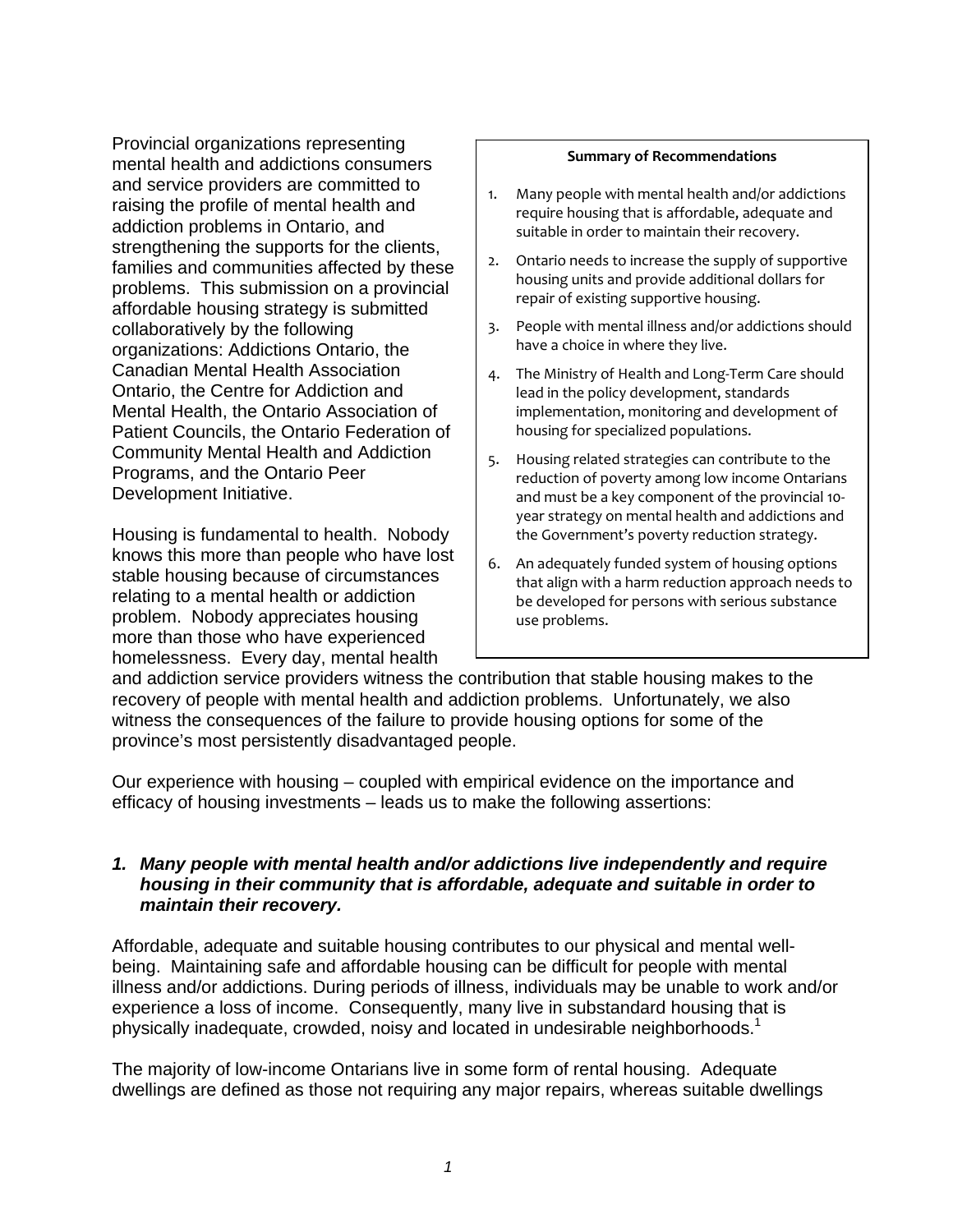refer to those that have enough bedrooms for the size of the household. When a person has adequate housing they experience fewer health problems and are able to devote more of their income to adequately feed and clothe themselves and their family. Without adequate income, people may have difficulty paying rent and may become homeless.

Accommodations are considered to be affordable if they cost less than 30 percent of the total pre-tax household income.<sup>2</sup> However, many low income renters are increasingly struggling to find and maintain affordable housing. $3$  This, coupled with the fact that Ontario is facing an affordable housing deficit of almost 80,000 units, means that those on low and/or fixed incomes are either paying far too much of their income on housing or living in substandard conditions. $4$ 

## *2. Some people with serious mental illness and/or addictions require specialized supports within housing. Ontario needs to increase the supply of supportive housing units and provide additional dollars for repair of existing supportive housing.*

Stable and supportive housing is fundamental to health, well-being and recovery for individuals with mental illness and/or addictions. It is a critical component to the success of treatment and recovery. Some have even suggested that without stable housing treatment strategies are not effective and recovery not possible.<sup>5</sup>

The reason for improving housing options for those with mental illness and/or addictions is clear. Stable housing improves quality of life and treatment outcomes. Research from Ontario has found that service utilization, including hospitalization rates for people in supportive housing programs, are significantly reduced. Hospitalizations were reduced from an average of 53 days per year prior to having supportive housing to only half a day after supportive housing is provided.<sup>6</sup> Residential care and permanent supported housing approaches appear to yield the greatest reductions in hospitalizations.<sup>7</sup> People living in housing with support have also been found to be less likely to be institutionalized in jails and prisons.<sup>8</sup> Those clients in supported housing also report a higher quality of life with regard to their housing, more choice and control over their housing and better quality of housing.<sup>9</sup> Other research has also shown that improvements in personal coping, relationships and community involvement are greater for individuals with housing supports.<sup>10</sup>

#### *3. Providing an adequate supply of affordable housing options enables choice. Having choice in housing has been shown to improve quality of life for people with mental health and addiction problems.*

Research shows that personal choice in housing not only increases housing stability, but also improves well-being and quality of life.11 Individuals with mental illness and/or addictions, however, report that they have to choose between housing that is affordable and housing that is independent, safe and includes the supports they require.<sup>12</sup> Ensuring choice in housing and supports should, therefore, be part of any approach to housing policy and planning.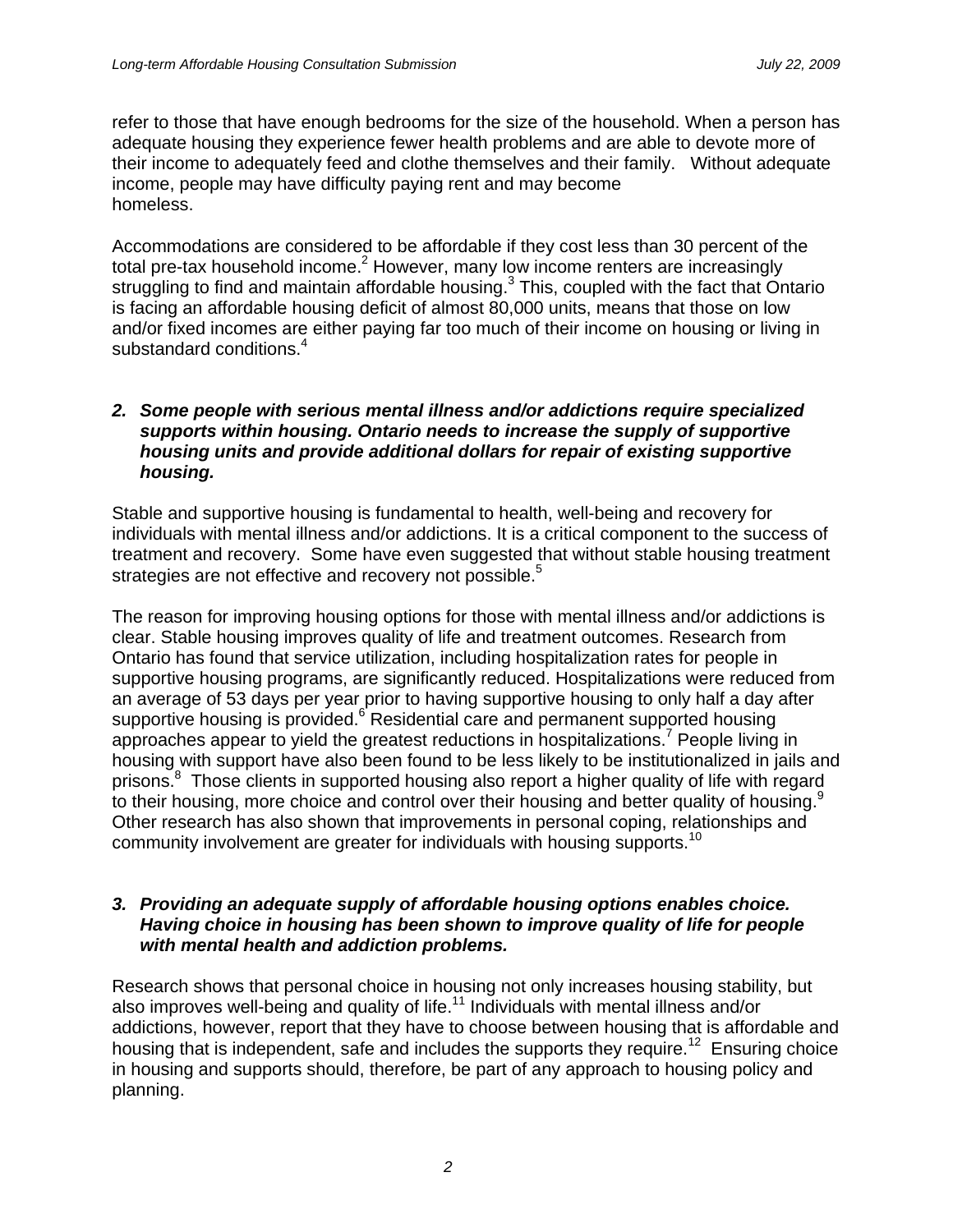Ensuring that persons with mental illnesses and addiction have access to a variety of affordable housing options supports recovery. It also lessens the likelihood of creating lowincome ghettos.

A variety of policy options can be implemented to support individuals in securing and maintaining affordable housing of their choice. Some of these strategies include rent supplements, rent that is geared to income, and a universal housing benefit that is available to all low-income Ontarians.<sup>13</sup>

#### *4. Housing is a requirement for good health and a key component of recovery. The Ministry of Health and Long-Term Care should lead in the policy development, standards implementation, monitoring and development of housing for specialized populations.*

In Ontario's existing mental health policy framework, *Making it Happen*, the government acknowledges the key role played by housing and the need to coordinate housing services with the supports that many people with mental health problems require to live in the community. (*Making it Happen* is in the process of being replaced by a new mental health and addictions strategy; a discussion paper on this subject was released at a mental health and addictions summit earlier this month.)

We agree that the coordination of housing and supports is critical. Supportive housing is fundamental to the long-term provincial objective of maximizing community-based supports and facilitating the greatest possible community integration and participation of people with mental health and addiction problems. The availability of supportive housing is a critical component of the province's objective of reducing the number of alternative level of care patients – those patients in hospital who would be better served in community settings.

The need to coordinate accommodation with health-related supports, and the critical role supportive housing plays in achieving key health objectives, reinforces the need for the Ministry of Health and Long-Term Care to continue playing a lead role in monitoring and implementing the Government of Ontario's supportive housing policies and programs.

## *5. Housing related strategies can contribute to the reduction of poverty among lowincome Ontarians and is a key component of the provincial 10-year strategy on mental health and addictions and the Government's poverty reduction strategy.*

The high cost of rental accommodations and home ownership has created a critical shortage of affordable housing and is a leading contributor to poverty in Ontario. Without adequate income, housing security is jeopardized and people are at risk of homelessness.

People with low incomes are frequently unable to manage the multiple costs of housing, food, child care, health care and education. People who live with a serious mental illnesses and addictions experience higher levels of poverty on average than Ontario residents. Being poor means being an illness, an accident or a paycheque away from living on the streets.<sup>14</sup>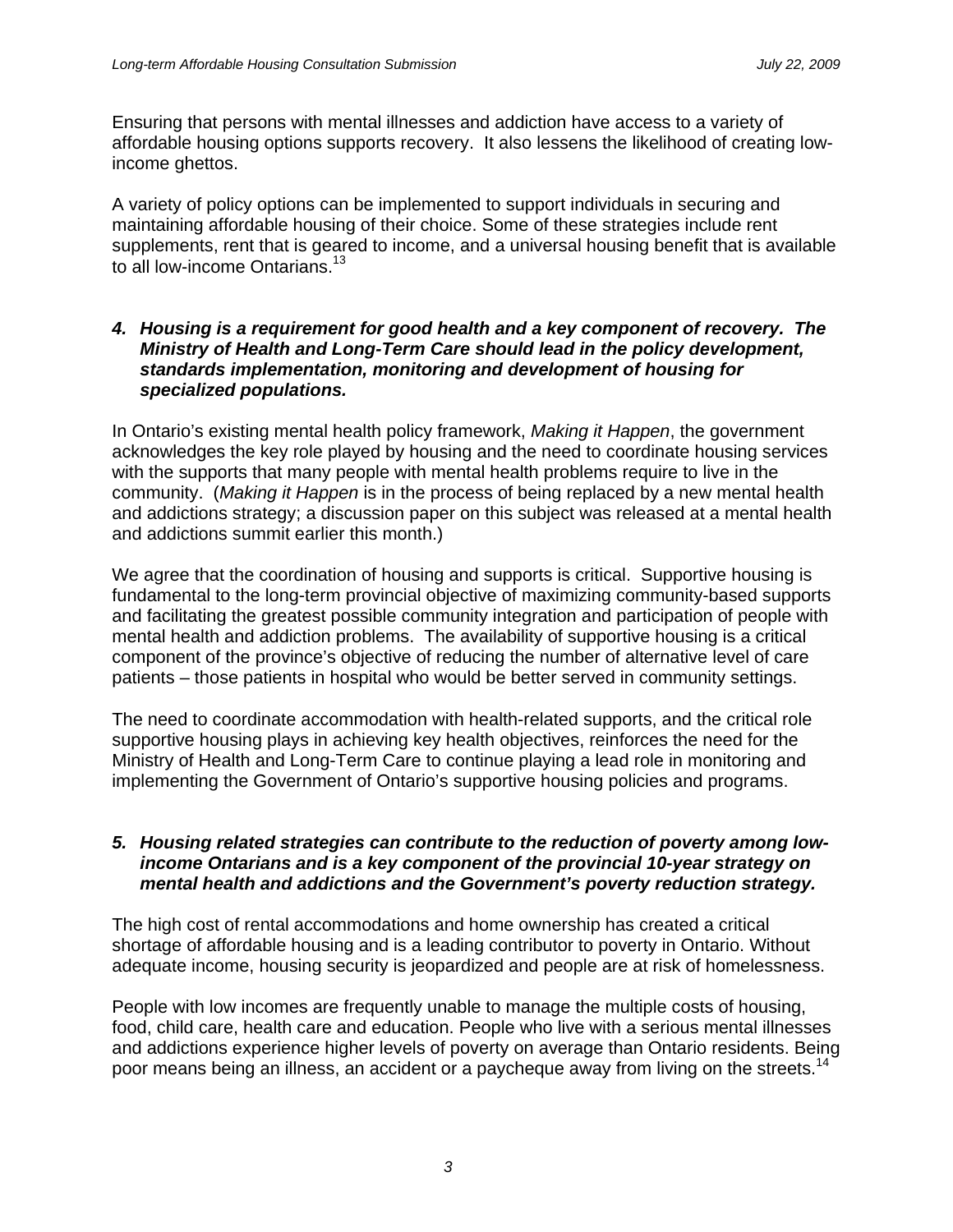Low-income Ontarians who experience the worse levels of poverty are those receiving social assistance benefits. In 2006, 77,430 people with a mental illness received income support from the Ontario Disability Support Program (ODSP), comprising 35 percent of the caseload.15 Moreover, rental assistance offered through rent supplements and public housing are available to fewer than half of ODSP recipients, leaving 54% of ODSP recipients to pay full market value for their rental housing.<sup>16</sup> In Ontario, the average market rent for a one-bedroom apartment ranges from \$453 to \$896. However, the maximum shelter allowance for a single person receiving ODSP is \$445. Thus, persons in receipt of income support face an increased risk of becoming homeless.

The affordable housing strategy should provide an opportunity to revisit the government's shelter allowance component of social assistance and align it with existing affordability guidelines.

#### *6. An adequately funded system of housing options that align with a harm reduction approach needs to be developed for persons with serious substance abuse problems.*

Increasingly it is being recognized that substance use problems are caused by a complex range of factors. It is critical that people with substance use problems receive integrated care and supports, and research has shown that treatment outcomes improve when more services are offered.<sup>17</sup> When supplemental social services (including case management services for education, employment, housing, recreation and parenting issues) were offered to individuals in addictions treatment, there were improvements in outcomes such as number of days of any drug use (from 13 to 4); days of psychiatric problems (from 10 to 6) and days of committing a crime (from 13 to 4).<sup>18</sup>

Recently the Ministry of Health and Long-Term Care and Ontario's Local Health Integration Networks (LHINs) announced new funding for supportive housing for people with substance use issues. The new units and accompanying services will focus on a 'Housing First' model and will be based on a harm reduction approach.19 Harm reduction has been defined as "any program or policy designed to reduce drug-related harm without requiring the cessation of drug use. Interventions may be targeted at the individual, the family, community or society."20 In the context of housing, this approach does not require the tenant/client to either abstain or reduce their drug use in order to be eligible for a unit. Harm reduction is also a basic tenet of the Housing First model. This model provides housing with supports without requiring clients to engage in treatment and has been successfully used with clients who have difficulty maintaining housing due to severe addictions and/or concurrent disorders.21 The Housing First model has been gaining acceptance among many in the mental health and addictions  $\tilde{f}$ ield.<sup>22</sup>

Housing First models have been successfully implemented in other jurisdictions. In a study of a Housing First program in New York City, it was found that participants showed high rates of housing stability and no increases in their use of substances.<sup>23</sup> This study and a study in Seattle of another Housing First program also showed a reduction in alcohol use by participants when housed in Housing First. $24^{\circ}$  The Seattle study also found that the length of time in a Housing First program, the greater the reductions in use of institutional and social services (e.g., jail, EMS, hospital) and related costs.<sup>25</sup> Housing First programs were in part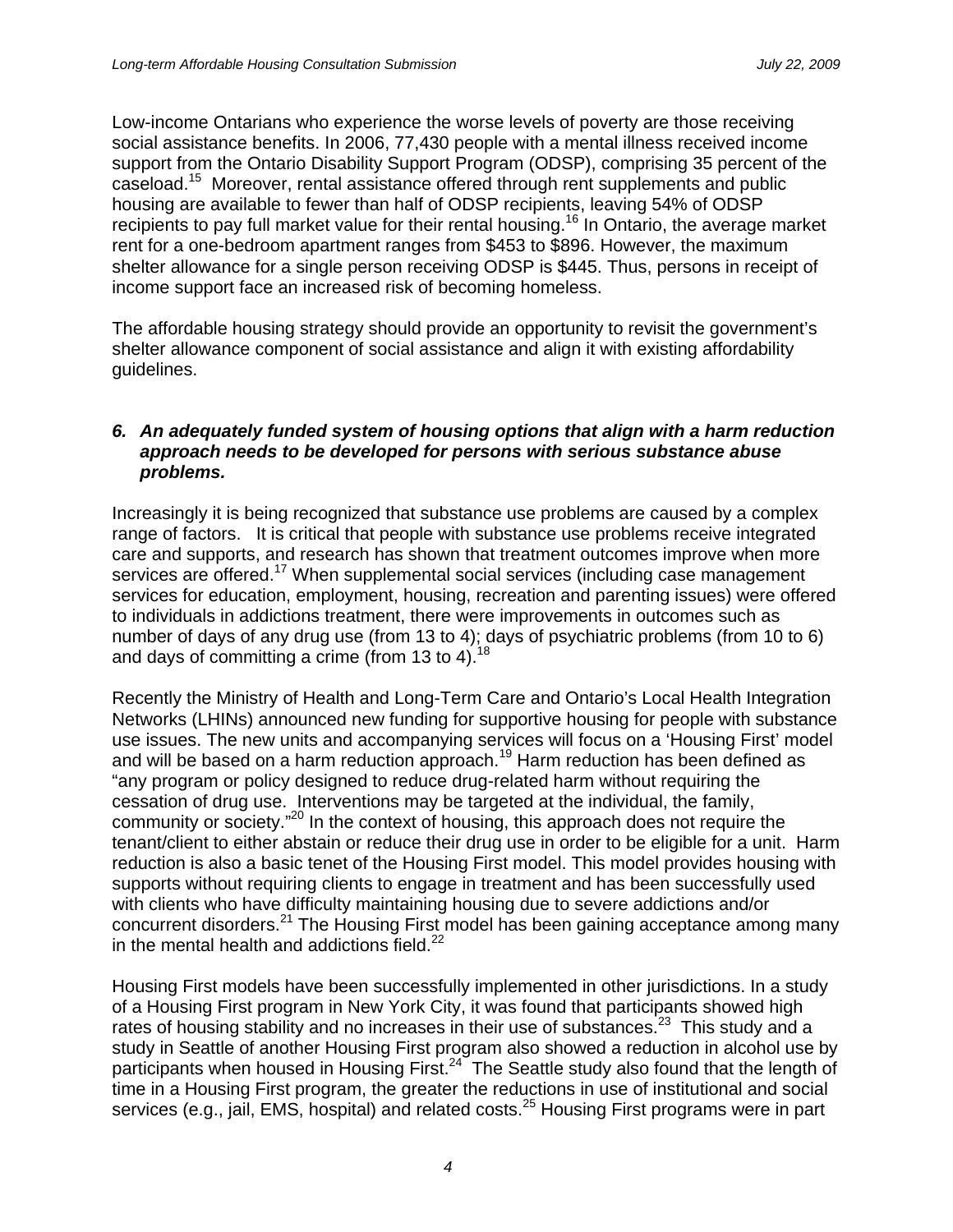established to provide housing to individuals who were not ready or not inclined to enter treatment, because the program does not require adherence to treatment but provides services when and if the client chooses to utilize them. In the New York Housing Study, individuals in Housing First programs reported more choice in housing, which may also be connected to the high degree of housing retention in Housing First programs.<sup>26</sup>

#### *Conclusion*

Many of the most important investments the Government of Ontario makes in health are made outside the health treatment system. Affordable housing policies and programs make an enormous contribution to the health of Ontarians, particularly those who live with mental health and addiction problems. Yet Ontario's record in housing is nothing to boast about. The Government of Ontario spends less per capita on affordable housing than any other province.<sup>27</sup>

When the government invests in affordable housing it is making an enormous contribution to both community and individual health. It is also contributing to its own policy goals for the mental health system. The Government has a long-term interest in building a system of care that provides people with serious mental health problems "the ability to live in the community with the least intervention from formal services".<sup>28</sup> This is a goal that is economically sound and offers the greatest promise of enhanced quality of life. It is a goal that cannot be achieved without investments in affordable housing.

Our six organizations would be pleased to provide the Ministry with further information about the need for enhanced housing options for persons with mental health and addiction problems, and the enormous contribution that housing investments make to both health outcomes and enhanced quality of life. Our organizations have a wide range of expertise based on personal experiences with mental health and addiction problems, the experience of providing service, and empirical analysis. Please do not hesitate to contact us for further information.

Respectfully submitted by:

*Addictions Ontario* - http://www.addictionsontario.ca *Canadian Mental Health Association, Ontario* (CMHA ON) - www.ontario.cmha.ca *Centre for Addiction and Mental Health* (CAMH) - www.camh.net *Ontario Federation of Community Mental Health and Addictions Programs* (OFCMHAP) - www.ofcmhap.on.ca *Ontario Association of Patient Councils* (OAPC) - (416) 633-9420 ext. 1-6969 *Ontario Peer Development Initiative* (OPDI) - www.opdi.org

For more information on this submission, please contact:

Michelle Gold, Senior Director of Policy and Programs, CMHA Ontario Barney Savage, Director of Public Policy, CAMH Deb Sherman, Executive Director, OPDI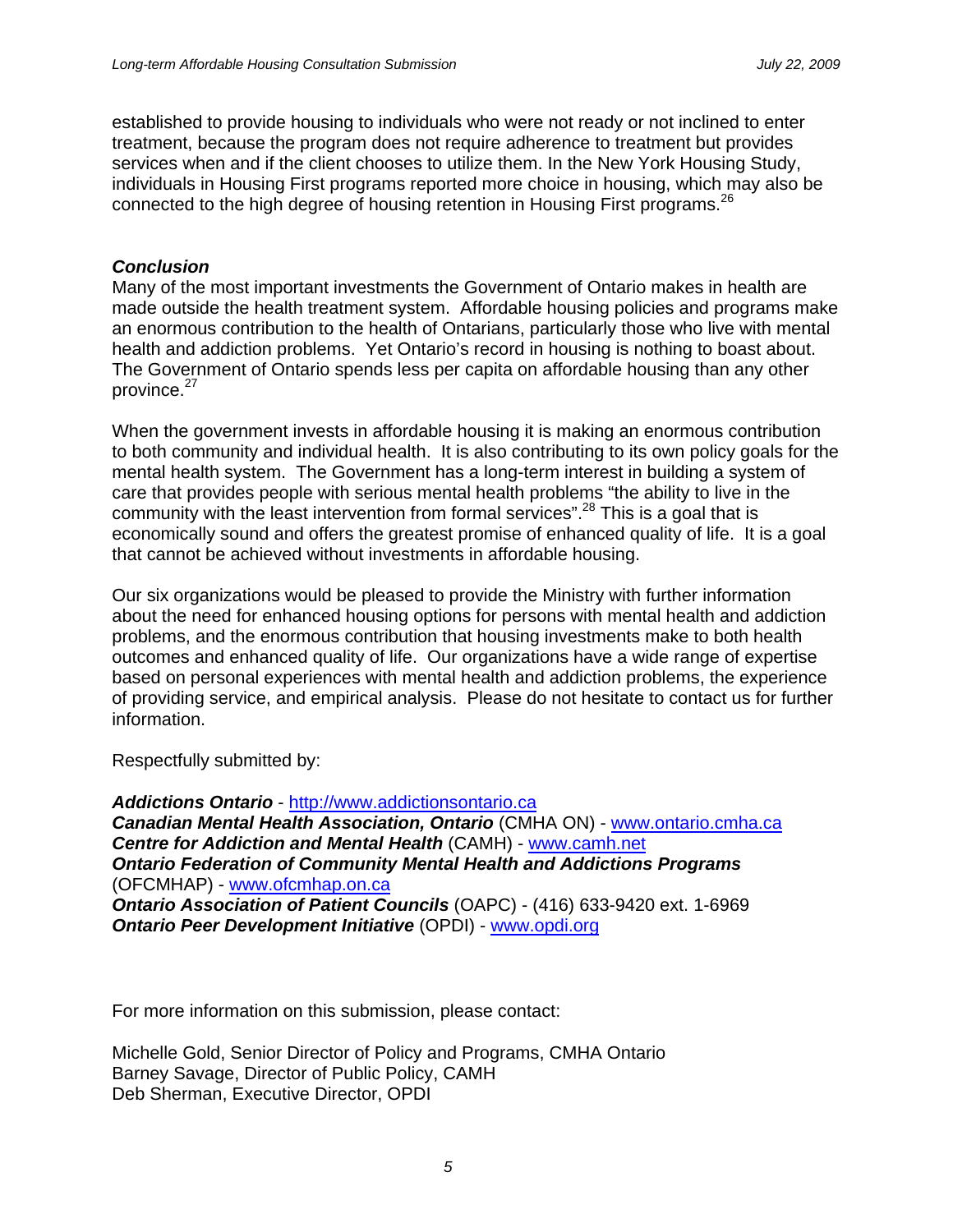#### **Notes**

 $\overline{a}$ <sup>1</sup> Standing Senate Committee on Social Affairs, Science and Technology. (2006). Out of the Shadows at Last: *Transforming mental health, mental illness and addictions services in Canada*.

2 Canada Mortgage and Housing Corporation (2007) *Rental Market Report: Ontario Highlights Spring 2007.* 

 $3$  Ontario Non-Profit Housing Association and the Cooperative Housing Federation of Canada, Ontario Region (2009) *Where's Home 2008*. Retrieved from

http://www.onpha.on.ca/Content/About\_nph/wheresHome2008/Wheres\_Home\_2008\_REVISED.pdf.

<sup>4</sup> Ontario Non-Profit Housing Corporation and the Cooperative Housing Federation of Canada, Ontario Region (2006) *Where's Home? 2006: A Picture of Housing Needs in Ontario 2006*; Advocacy Centre for Tenants Ontario. *Rental Housing in Ontario.* Retrieved fromhttp://www.acto.ca/english/acto\_content.php?topic=7&sub=184.

<sup>5</sup> Sylvestre, J., George, L., Aubry, T., Durbin, J., Nelson, G., & Trainor, J. (2007) Strengthening Ontario's system of housing for people with serious mental illness. *Canadian Journal of Community Mental Health. Vol. 26*, No. 1, 79-95. Patterson, M., Somers, J.M., McIntosh, K., Shiell A., & Frankish, C.J. (2008) *Housing and support for adults with severe addictions and/or mental illness in British Columbia*. Vancouver: Centre for Applied Research in Mental Health and Addiction.

 $6$  McCarthy, J. & Nelson, G. (1991) An evaluation of supportive housing for current and former psychiatric patients. *Hospital and Community Psychiatry. Vol. 42*, No. 12, 1254-1256.

 $^7$  Leff, H.S., Chow, C.M., Pepin, R., Conley, J., Allen, I.E., & Seaman, C.A. (2009) Does one size fit all? What we can and can't learn from a meta-analysis of housing models for persons with mental illness. *Psychiatric Services, Vol. 60*, No. 4, 473-482.

 $^8$  Nelson, G., Aubrey, T. & Lafrance, A. (2007) A review of the literature on the effectiveness of housing and support, Assertive Community Treatment, and Intensive Case Management interventions for persons with mental illness who have been homeless. *American Journal of Orthopsychiatry, Vol. 77*, No. 3, 350-361.

<sup>9</sup> *Ibid.*

<sup>10</sup> Nelson, G., Hall, G.B. & Walsh-Bowers, R. (1995) An evaluation of supportive apartments for psychiatric consumer/survivors. *Canada's Mental Health, Vol. 43*, No. 2, 9-16.

11 CMHA, Ontario. *Strategies for Reducing Poverty in Ontario*. Retrieved from http://www.ontario.cmha.ca/admin\_ver2/maps/cmha\_ontario\_poverty\_policy\_position.pdf. Centre for Addiction and Mental Health. (2002) Housing Discussion Paper. Retrieved from http://www.camh.net/Public\_policy/Public\_policy\_papers/housingpaper.html.

 $12$  Forchuk, C., Nelson, G. & Hall, B. (2006) "It's important to be proud of the place you live in": Housing problems and preferences of psychiatric survivors. *Perspectives in Psychiatric Care, Vol. 42*, No. 1, 49-59.

13 Housing Network of Ontario. (2009) *Needed: A Housing Benefit for Ontario Fact Sheet*. Retrieved from http://www.stableandaffordable.com/sites/default/files/HousingBenefitHNO.pdf.

14 Canadian Mental Health Association, Ontario. (2007) *Backgrounder: Poverty and Mental Illness*. Retrieved from http://www.ontario.cmha.ca/backgrounders.asp?cID=25341.

15 CMHA, Ontario. (2008) *Backgrounder: Housing and Mental Illness*. Retrieved from http://www.ontario.cmha.ca/backgrounders.asp?cID=25627.

<sup>16</sup> Ontario Non-Profit Housing Corporation and the Cooperative Housing Federation of Canada, Ontario Region. (2006) *Where's Home? 2006: A Picture of Housing Needs in Ontario 2006.* Retrieved from http://www.tdrc.net/resources/public/whereshomeMarchh2006.pdf.

17 National Treatment Strategy Working Group. (2008) *A systems approach to substance use in Canada: Recommendations for a National Treatment Strategy*. Ottawa: National Framework for Action to Reduce the Harms Associated with Alcohol and Other Drugs and Substances in Canada.